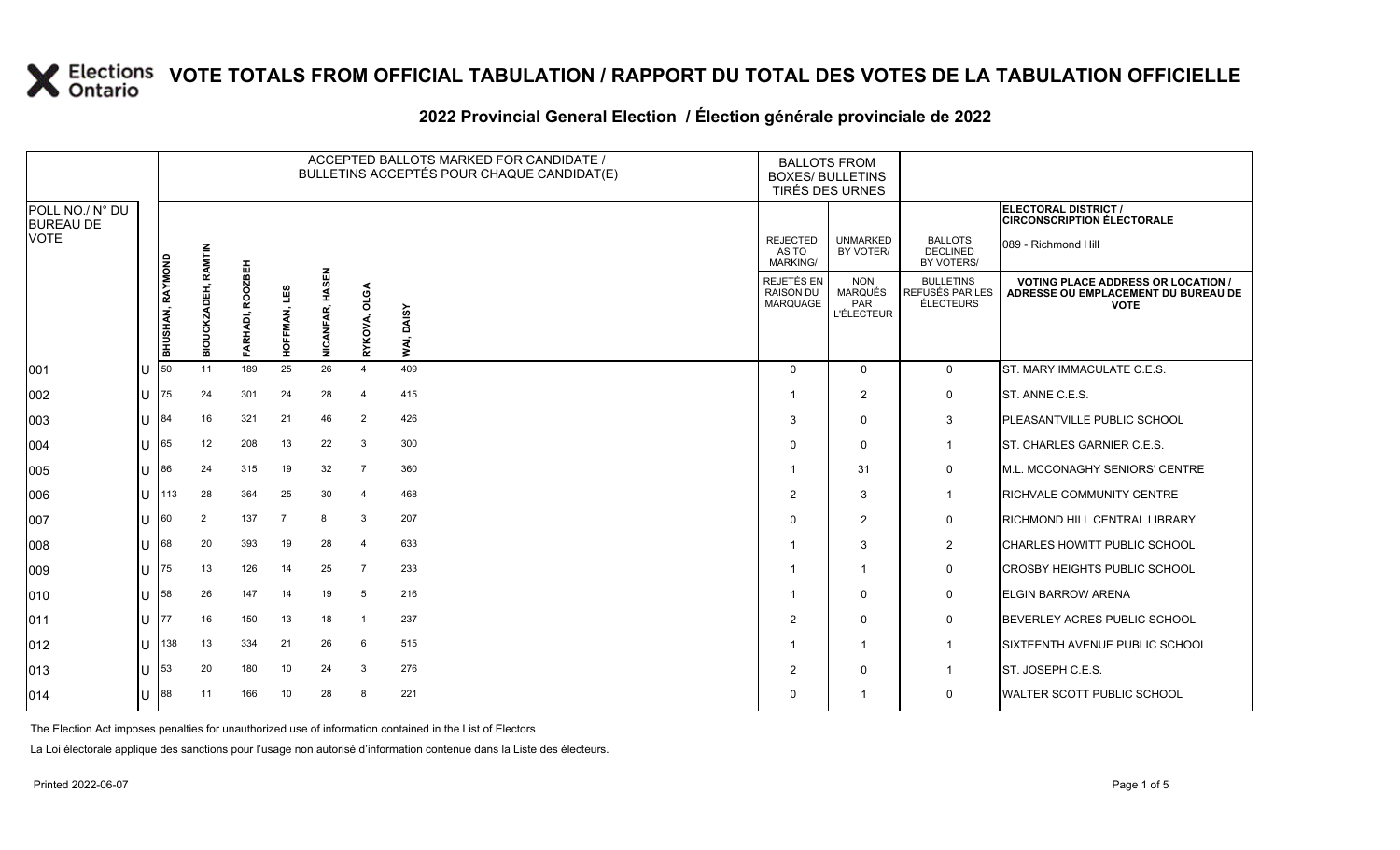#### **2022 Provincial General Election / Élection générale provinciale de 2022**

|                                     |     |                  | ACCEPTED BALLOTS MARKED FOR CANDIDATE /<br><b>BALLOTS FROM</b><br>BULLETINS ACCEPTÉS POUR CHAQUE CANDIDAT(E)<br><b>BOXES/ BULLETINS</b><br>TIRÉS DES URNES |                  |                 |                              |                 |            |                                             |                                                   |                                                  |                                                                                                 |
|-------------------------------------|-----|------------------|------------------------------------------------------------------------------------------------------------------------------------------------------------|------------------|-----------------|------------------------------|-----------------|------------|---------------------------------------------|---------------------------------------------------|--------------------------------------------------|-------------------------------------------------------------------------------------------------|
| POLL NO./ N° DU<br><b>BUREAU DE</b> |     |                  |                                                                                                                                                            |                  |                 |                              |                 |            |                                             |                                                   |                                                  | ELECTORAL DISTRICT /<br><b>CIRCONSCRIPTION ÉLECTORALE</b>                                       |
| <b>VOTE</b>                         |     |                  | <b>RAMTIN</b>                                                                                                                                              |                  |                 |                              |                 |            | <b>REJECTED</b><br>AS TO<br><b>MARKING/</b> | <b>UNMARKED</b><br>BY VOTER/                      | <b>BALLOTS</b><br><b>DECLINED</b><br>BY VOTERS/  | 089 - Richmond Hill                                                                             |
|                                     |     | BHUSHAN, RAYMOND | BIOUCKZADEH,                                                                                                                                               | FARHADI, ROOZBEH | ΓES<br>HOFFMAN, | <b>SEN</b><br>≨<br>NICANFAR, | OLGA<br>RYKOVA, | WAI, DAISY | REJETÉS EN<br>RAISON DU<br><b>MARQUAGE</b>  | <b>NON</b><br>MARQUÉS<br>PAR<br><b>L'ÉLECTEUR</b> | <b>BULLETINS</b><br>REFUSÉS PAR LES<br>ÉLECTEURS | <b>VOTING PLACE ADDRESS OR LOCATION /</b><br>ADRESSE OU EMPLACEMENT DU BUREAU DE<br><b>VOTE</b> |
| 015                                 | IU  | 161              | 25                                                                                                                                                         | 457              | 21              | 40                           | $\mathbf{3}$    | 616        | 6                                           | 3                                                 | $\mathbf{1}$                                     | LANGSTAFF COMMUNITY CENTRE                                                                      |
| 016                                 | IU  | 68               | 15                                                                                                                                                         | 190              | 11              | 16                           | $\overline{1}$  | 410        | 3                                           | -1                                                | $\overline{2}$                                   | ST. GEORGE CENTRE                                                                               |
| 017                                 | ΠT  | 38               | 7                                                                                                                                                          | 152              | 8               | 10                           | 2               | 350        |                                             | 2                                                 | $\overline{2}$                                   | OUR LADY QUEEN OF THE WORLD (JEAN<br>H.S.                                                       |
| 018                                 | IU  | 62               | 18                                                                                                                                                         | 166              | 8               | 12                           | $\mathbf 0$     | 363        |                                             | 0                                                 | 0                                                | <b>BAYVIEW SECONDARY SCHOOL</b>                                                                 |
| 019                                 | IU  | 57               | 9                                                                                                                                                          | 199              | 12              | 23                           | $\overline{1}$  | 634        | $\mathbf 0$                                 |                                                   | 0                                                | <b>BAYVIEW HILL COMM. CTR.</b>                                                                  |
| 020                                 | IП  | 37               | 6                                                                                                                                                          | 214              | 9               | 9                            | $\overline{1}$  | 506        |                                             | 4                                                 | $\overline{2}$                                   | <b>BAYVIEW HILL ELEMENTARY SCHOOL</b>                                                           |
| 021                                 | ΙU  | 75               | 19                                                                                                                                                         | 281              | 13              | 21                           | $\mathbf{1}$    | 581        | $\overline{2}$                              | 6                                                 | $\mathbf 0$                                      | ADRIENNE CLARKSON P.S.                                                                          |
| 022                                 | IU  | 66               | 7                                                                                                                                                          | 260              | 16              | 29                           | $\mathbf{1}$    | 559        | 0                                           | 4                                                 | $\mathbf{1}$                                     | <b>ED SACKFIELD ARENA</b>                                                                       |
| 400                                 | Ш   | 14               | $\mathbf 0$                                                                                                                                                | 40               | 3               | 3                            | $\mathbf 0$     | 39         | 0                                           | $\Omega$                                          | 0                                                | DYNASTY REC. CTR.                                                                               |
| 401                                 | lU  | 23               | -1                                                                                                                                                         | 31               | $\overline{4}$  | 6                            | $\mathbf 0$     | 51         |                                             | $\overline{2}$                                    | 0                                                | DYNASTY REC. CTR.                                                                               |
| 402                                 | ΙU  | 19               | -1                                                                                                                                                         | 38               | $\overline{2}$  | 3                            | $\mathbf{1}$    | 47         | 0                                           | 0                                                 | 0                                                | DYNASTY REC. CTR.                                                                               |
| 403                                 | IП  | 13               | $\overline{7}$                                                                                                                                             | 22               | $\overline{2}$  | $\overline{2}$               | $\mathbf{1}$    | 15         | 0                                           | 0                                                 | $\mathbf{1}$                                     | <b>GENESIS PLACE APARTMENTS</b>                                                                 |
| 404                                 | IU. | 6                | $\mathbf 0$                                                                                                                                                | 14               | -1              | $\overline{1}$               | 0               | 49         | 0                                           | 0                                                 | 0                                                | RENAISSANCE OF RICHMOND HILL CONDOS                                                             |
| 405                                 | IU. | 12               | 2                                                                                                                                                          | 10               | -1              | $\Omega$                     | 2               | 25         |                                             | 0                                                 | $\mathbf 0$                                      | <b>MAPLEWOOD PLACE</b>                                                                          |

The Election Act imposes penalties for unauthorized use of information contained in the List of Electors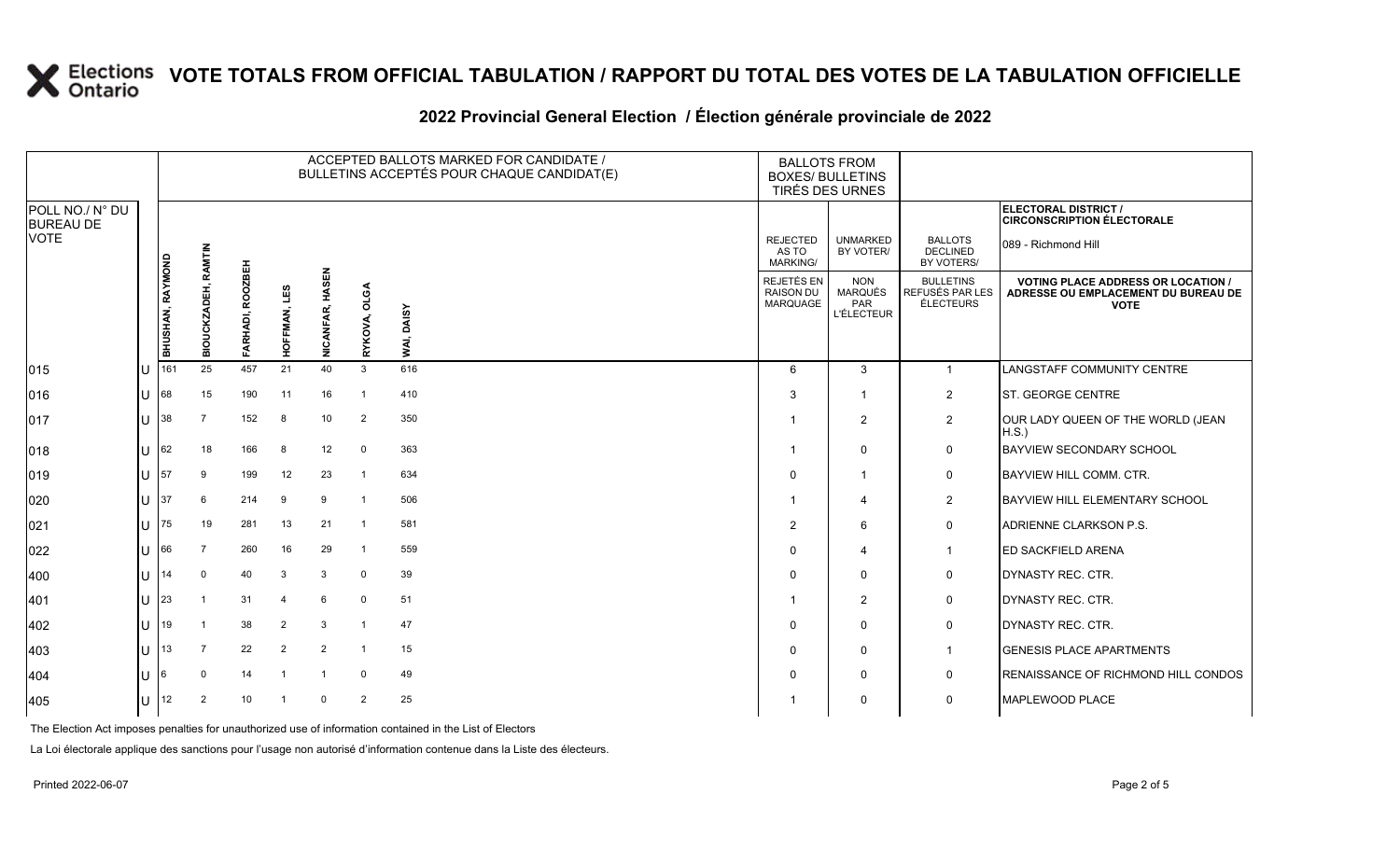#### **2022 Provincial General Election / Élection générale provinciale de 2022**

|                                     |              |                  |                            |                  |                 |                                 | ACCEPTED BALLOTS MARKED FOR CANDIDATE /<br>BULLETINS ACCEPTÉS POUR CHAQUE CANDIDAT(E) | <b>BALLOTS FROM</b><br><b>BOXES/ BULLETINS</b><br>TIRÉS DES URNES |                                      |                                                          |                                                  |                                                                                                 |
|-------------------------------------|--------------|------------------|----------------------------|------------------|-----------------|---------------------------------|---------------------------------------------------------------------------------------|-------------------------------------------------------------------|--------------------------------------|----------------------------------------------------------|--------------------------------------------------|-------------------------------------------------------------------------------------------------|
| POLL NO./ N° DU<br><b>BUREAU DE</b> |              |                  |                            |                  |                 |                                 |                                                                                       |                                                                   |                                      |                                                          |                                                  | ELECTORAL DISTRICT /<br><b>CIRCONSCRIPTION ÉLECTORALE</b>                                       |
| VOTE                                |              |                  |                            |                  |                 |                                 |                                                                                       |                                                                   | <b>REJECTED</b><br>AS TO<br>MARKING/ | <b>UNMARKED</b><br>BY VOTER/                             | <b>BALLOTS</b><br><b>DECLINED</b><br>BY VOTERS/  | 089 - Richmond Hill                                                                             |
|                                     |              | BHUSHAN, RAYMOND | <b>BIOUCKZADEH, RAMTIN</b> | FARHADI, ROOZBEH | LES<br>HOFFMAN, | 룹<br>ळ<br>Ë<br><b>NICANFAR,</b> | OLGA<br>RYKOVA,                                                                       | <b>DAISY</b><br>WAI,                                              | REJETÉS EN<br>RAISON DU<br>MARQUAGE  | <b>NON</b><br><b>MARQUÉS</b><br>PAR<br><b>L'ÉLECTEUR</b> | <b>BULLETINS</b><br>REFUSÉS PAR LES<br>ÉLECTEURS | <b>VOTING PLACE ADDRESS OR LOCATION /</b><br>ADRESSE OU EMPLACEMENT DU BUREAU DE<br><b>VOTE</b> |
| 406                                 |              |                  | 2                          | 14               | 8               | $\mathbf 0$                     | 5                                                                                     | 31                                                                | 2                                    | $\Omega$                                                 | $\mathbf{0}$                                     | <b>DUNLOP PINES 1 &amp; II</b>                                                                  |
| 407                                 | U            | 29               | 11                         | 82               | 9               | $\overline{4}$                  | 3                                                                                     | 78                                                                |                                      |                                                          | 0                                                | THE YONGE NORTH RECREATION CENTRE                                                               |
| 408                                 | U            |                  |                            | 42               | 2               |                                 | $\mathbf 0$                                                                           | 65                                                                | $\overline{2}$                       | $\overline{\mathbf{1}}$                                  | 0                                                | <b>20 BAIF BOULEVARD APARTMENTS</b>                                                             |
| 409                                 | U            | 21               | 2                          | 42               | $\overline{2}$  | 3                               | $\mathbf 0$                                                                           | 40                                                                | $\Omega$                             | $\overline{\mathbf{1}}$                                  | $\mathbf 0$                                      | 40 BAIF BOULEVARD APARTMENTS                                                                    |
| 410                                 | U            | 10               | 2                          | 18               | 2               | 8                               | $\mathbf 0$                                                                           | 34                                                                | 4                                    | $\overline{\mathbf{1}}$                                  | 0                                                | 5 WELDRICK RD W                                                                                 |
| 411                                 | U            | 11               | 3                          | 63               | 3               | 3                               | $\mathbf 0$                                                                           | 70                                                                | $\Omega$                             | $\Omega$                                                 | 0                                                | THE RICHMOND CONDOS                                                                             |
| 412                                 | U            | 16               | 9                          | 56               | 4               | $\overline{4}$                  | 2                                                                                     | 70                                                                | $\Omega$                             | $\Omega$                                                 | 0                                                | <b>IGIBRALTAR CONDOS - 22 &amp; 32 CLARISSA</b>                                                 |
| 413                                 | U            | 8                | 2                          | 44               | 3               | $\overline{7}$                  | $\overline{1}$                                                                        | 71                                                                | $\overline{2}$                       | $\overline{\mathbf{1}}$                                  | 0                                                | <b>IGIBRALTAR CONDOS - 22 &amp; 32 CLARISSA</b>                                                 |
| 414                                 | U            | 10               | 3                          | 58               | 3               | 14                              | $\Omega$                                                                              | 67                                                                | 3                                    | 3                                                        | $\overline{2}$                                   | <b>OBSERVATORY PLACE II</b>                                                                     |
| 415                                 | $\mathbf{U}$ | 12               |                            | 43               | $\overline{1}$  | 12                              | $\mathbf 0$                                                                           | 65                                                                | $\Omega$                             | $\overline{\mathbf{1}}$                                  | 0                                                | <b>OBSERVATORY LANE CONDOS</b>                                                                  |
| 416                                 | U            | 13               | 2                          | 18               | -1              | 2                               | $\overline{2}$                                                                        | 28                                                                | 7                                    | $\overline{2}$                                           | 0                                                | <b>OBSERVATORY TOWERS</b>                                                                       |
| 417                                 | U            |                  | 2                          | 11               | 3               | 2                               | 2                                                                                     | 30                                                                | $\Omega$                             | $\overline{\mathbf{1}}$                                  | 0                                                | <b>ROSE TOWN SENIORS APARTMENTS</b>                                                             |
| 418                                 |              | 22               |                            | 44               | $\overline{4}$  | 3                               | 2                                                                                     | 49                                                                | 3                                    | $\Omega$                                                 | 0                                                | MACKENZIE SQUARE                                                                                |
| 419                                 | U            | 22               | 3                          | 47               | 2               | 3                               | $\Omega$                                                                              | 50                                                                | $\overline{2}$                       | $\Omega$                                                 | $\mathbf 0$                                      | <b>CEDAR GATE 1</b>                                                                             |

The Election Act imposes penalties for unauthorized use of information contained in the List of Electors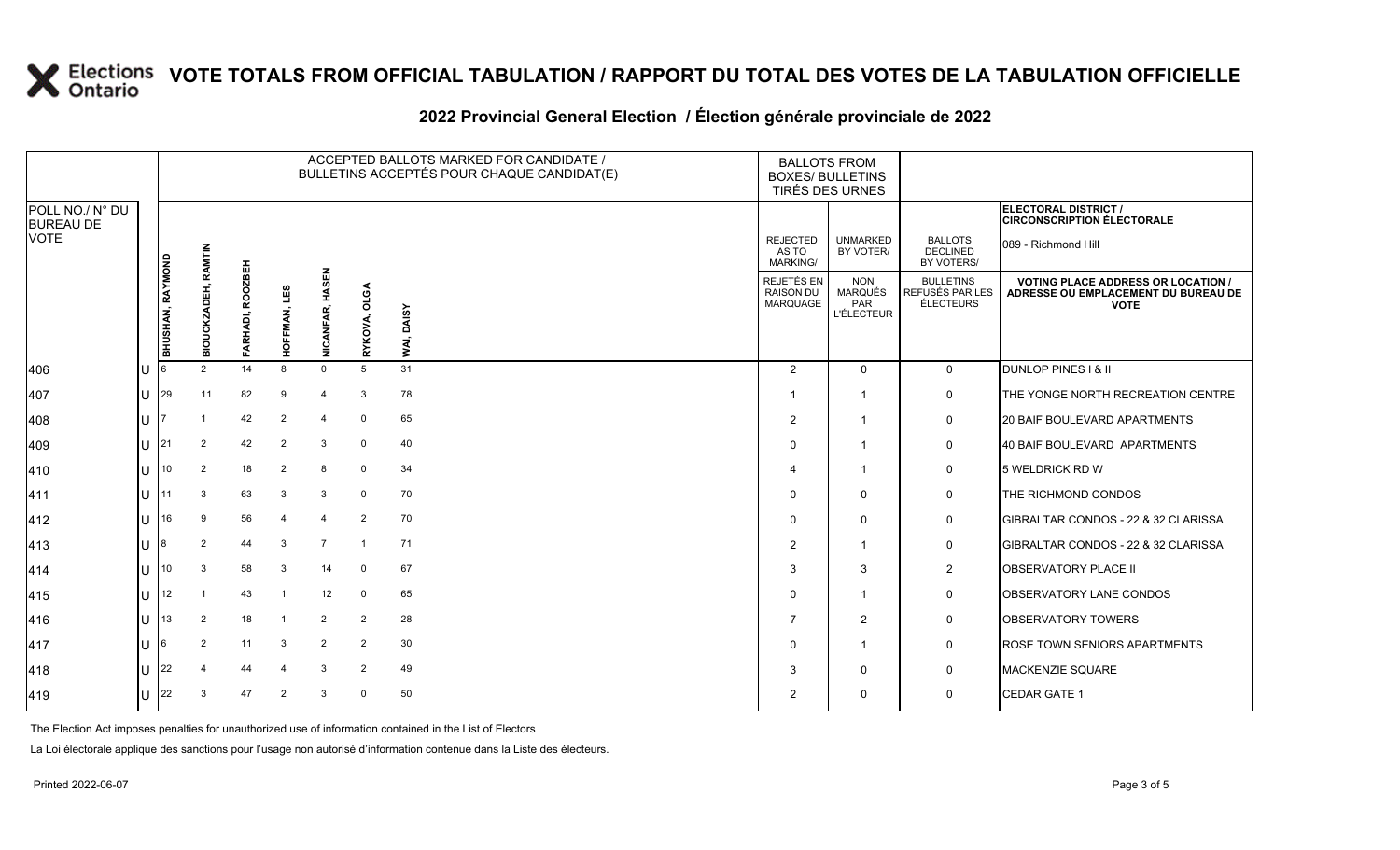#### **2022 Provincial General Election / Élection générale provinciale de 2022**

|                                     |    |                  |                     |                  |                 |                        | ACCEPTED BALLOTS MARKED FOR CANDIDATE /<br>BULLETINS ACCEPTÉS POUR CHAQUE CANDIDAT(E) | <b>BALLOTS FROM</b><br><b>BOXES/ BULLETINS</b><br>TIRÉS DES URNES |                                             |                                                                 |                                                         |                                                                                                 |
|-------------------------------------|----|------------------|---------------------|------------------|-----------------|------------------------|---------------------------------------------------------------------------------------|-------------------------------------------------------------------|---------------------------------------------|-----------------------------------------------------------------|---------------------------------------------------------|-------------------------------------------------------------------------------------------------|
| POLL NO./ N° DU<br><b>BUREAU DE</b> |    |                  |                     |                  |                 |                        |                                                                                       |                                                                   |                                             |                                                                 |                                                         | <b>ELECTORAL DISTRICT /</b><br><b>CIRCONSCRIPTION ÉLECTORALE</b>                                |
| <b>VOTE</b>                         |    |                  |                     |                  |                 |                        |                                                                                       |                                                                   | <b>REJECTED</b><br>AS TO<br><b>MARKING/</b> | <b>UNMARKED</b><br>BY VOTER/                                    | <b>BALLOTS</b><br><b>DECLINED</b><br>BY VOTERS/         | 089 - Richmond Hill                                                                             |
|                                     |    | BHUSHAN, RAYMOND | BIOUCKZADEH, RAMTIN | FARHADI, ROOZBEH | LES<br>HOFFMAN, | <b>NICANFAR, HASEN</b> | <b>OLGA</b><br>RYKOVA,                                                                | DAISY<br>NAI,                                                     | REJETÉS EN<br><b>RAISON DU</b><br>MARQUAGE  | <b>NON</b><br><b>MARQUÉS</b><br><b>PAR</b><br><b>L'ÉLECTEUR</b> | <b>BULLETINS</b><br>REFUSÉS PAR LES<br><b>ÉLECTEURS</b> | <b>VOTING PLACE ADDRESS OR LOCATION /</b><br>ADRESSE OU EMPLACEMENT DU BUREAU DE<br><b>VOTE</b> |
| 420                                 | lυ | 16               | 2                   | 33               |                 |                        | $\overline{1}$                                                                        | 36                                                                | $\Omega$                                    | $\Omega$                                                        | $\mathbf{0}$                                            | <b>CEDAR GATE 2</b>                                                                             |
| 421                                 | lU | 12               |                     | 14               | 2               | 3                      | $\mathbf 0$                                                                           | 21                                                                |                                             | $\mathbf 0$                                                     | $\mathsf{O}$                                            | JOHN FITZPATRICK HOUSING                                                                        |
| 422                                 | lu | 22               | $\Omega$            | 34               |                 | 5                      | $\mathbf 0$                                                                           | 86                                                                |                                             | $\overline{4}$                                                  | $\mathsf{O}$                                            | <b>BAYVIEW PLACE</b>                                                                            |
| 423                                 | ΙU |                  |                     | 10               | 0               | 0                      | 0                                                                                     | 24                                                                | $\Omega$                                    | $\mathbf 0$                                                     | $\mathsf{O}$                                            | <b>GALLERIA TOWER</b>                                                                           |
| 424                                 | lu | 14               |                     | 48               | $\overline{1}$  | $\overline{2}$         | $\overline{1}$                                                                        | 118                                                               | 0                                           | $\mathbf 0$                                                     | $\mathsf{O}$                                            | <b>PARKVIEW TOWERS</b>                                                                          |
| 425                                 | lu | 12               | 3                   | 38               | $\Omega$        | $\overline{2}$         | $\mathbf 0$                                                                           | 39                                                                | $\Omega$                                    | $\mathbf 0$                                                     | $\mathbf 0$                                             | THORNHILL TOWERS - 48-62 SUNCREST                                                               |
| 426                                 | lu | 11               | 3                   | 28               | 3               | $\overline{2}$         | $\mathbf 0$                                                                           | 66                                                                | $\Omega$                                    | $\mathbf 0$                                                     | $\mathsf{O}$                                            | THORNHILL TOWERS - 48-62 SUNCREST                                                               |
| 427                                 | lu | 9                | 0                   | 18               | 2               | 3                      | $\mathbf 0$                                                                           | 48                                                                | $\Omega$                                    | 0                                                               | 0                                                       | <b>VICTORIA TOWER</b>                                                                           |
| 428                                 | lυ | 12               | $\mathbf 0$         | 16               |                 | $\overline{2}$         | $\mathbf 0$                                                                           | 40                                                                | $\Omega$                                    | $\mathbf 0$                                                     | $\mathbf 0$                                             | <b>LIBERTY TOWER I</b>                                                                          |
| 429                                 | Ш  |                  | 3                   | 14               | -1              | 3                      | $\mathbf 0$                                                                           | 34                                                                | $\Omega$                                    | $\Omega$                                                        | $\mathbf 0$                                             | <b>LIBERTY TOWER II</b>                                                                         |
| 430A                                | lυ | 13               | 3                   | 38               | 0               | 3                      | 3                                                                                     | 56                                                                | $\Omega$                                    | 0                                                               | $\mathbf 1$                                             | <b>EDEN PARK TOWERS PHASE 1</b>                                                                 |
| 430B                                | lu | 15               |                     | 31               | $\Omega$        | -1                     | $\mathbf 0$                                                                           | 54                                                                | $\Omega$                                    | $\mathbf 0$                                                     | $\mathsf{O}$                                            | <b>EDEN PARK TOWERS PHASE 1</b>                                                                 |
| 431                                 | lu | 18               |                     | 26               | 5               | 10                     | $\mathbf 0$                                                                           | 83                                                                | $\Omega$                                    | $\mathbf 0$                                                     | $\mathbf 0$                                             | <b>EDEN PARK TOWERS PHASE 2</b>                                                                 |
| 432                                 | lU | 14               | $\overline{2}$      | 17               | 2               | $\mathbf 0$            | $\mathbf 0$                                                                           | 44                                                                | $\Omega$                                    | 0                                                               | $\mathbf 0$                                             | <b>DERBY TOWERS</b>                                                                             |

The Election Act imposes penalties for unauthorized use of information contained in the List of Electors